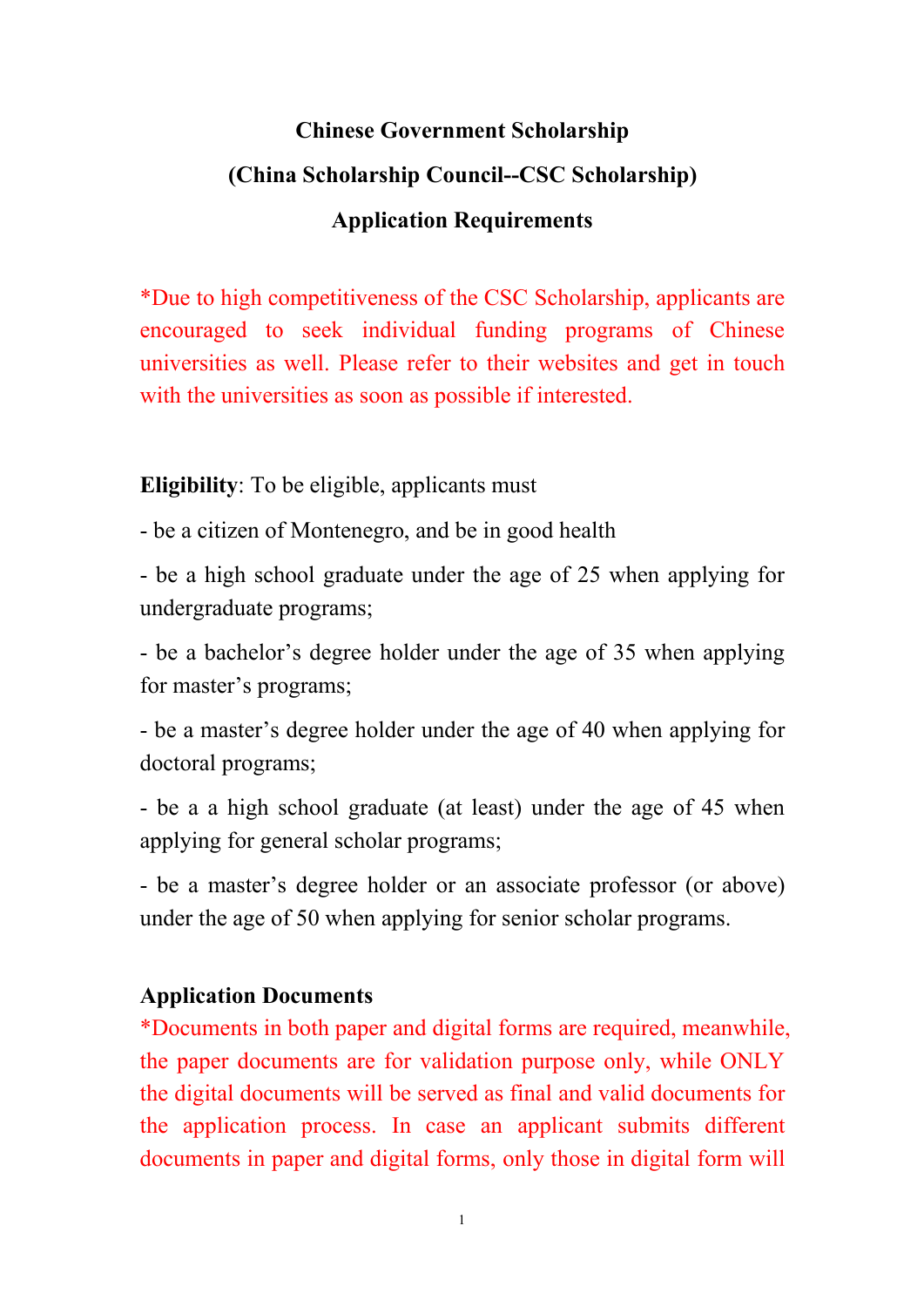enter the application process. For example, if an applicant submits a hardcopy Pre-Admission Letter in the paper documents, while doesn't submit the digital (scanned) Pre-Admission Letter online, during the application process, the his/her Pre-Admission Letter will NOT be considered as part of the application documents.

\*All uploaded supporting documents must be clear, authentic and valid. Applicants are recommended to use professional device to scan the documents. Applicants shall bear the consequences caused by unclear or unidentifiable uploaded materials.

- a) Application Form for Chinese Government Scholarship (in Chinese or English), available on https://studyinchina.csc.edu.cn/.
- b) Copy of Passport Home Page: Applicant shall submit a clear scanned copy of his/her ordinary passport with validity later than March 1, 2022. If the validity of the current passport does not meet the requirement, please apply for a new passport before submitting the application. For applicants who cannot apply for passports before submitting their applications due to objective reasons, with the permission of the Embassy of the People's Republic of China in Montenegro, they may submit scanned copy of identity certificates or official documents containing the applicants' Full name (in Latin alphabet), Gender, Nationality, Date of Birth" and other information.
- c) Notarized highest diploma. Prospective diploma winners must submit official proof of student status by their current school. Above mentioned documents in languages other than Chinese or English must be attached with notarized Chinese or English translations.
- d) Academic transcripts: Transcripts in languages other than Chinese or English must be attached with notarized Chinese or English translations.
- e) A Study Plan or Research Proposal in Chinese or English. (A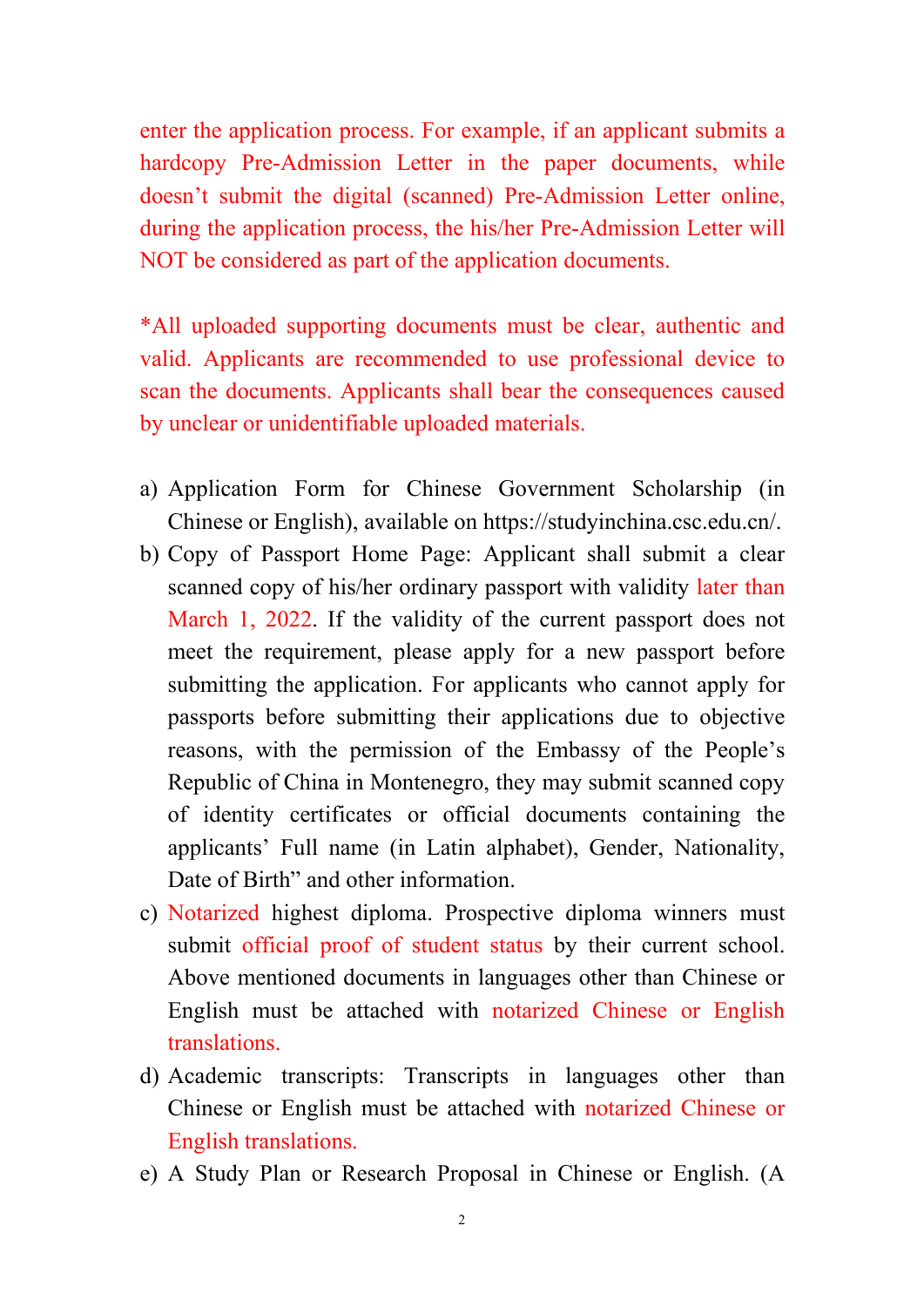minimum of 200 words for undergraduates, 500 words for non-degree students, and 800 words for postgraduates.)

- f) Recommendation letters: Applicants for graduate programs or senior scholar programs must submit two letters of recommendation in Chinese or English from professors or associate professors.
- g) Applicants for music studies are requested to submit their own works. Applicants for fine arts programs must submit their own works which include two sketches, two color paintings and two other works.
- h) Applicants under the age of 18 should submit the valid documents of their legal guardians in China.
- i) Applicants planning to stay in China for more than 6 months must submit a photocopy of the Foreigner Physical Examination Form printed on one piece of paper in both sides, and completed in English, while the original copy should be kept by the applicant all the time. The physical examinations must cover all the items listed in the Foreigner Physical Examination Form. Incomplete records or those without the signature of the attending physician, the official stamp of the hospital or a sealed photograph of the applicants are invalid. Please select the appropriate time to take physical examination as the result is valid for only 6 months.
- j) Non-criminal record report. The applicant shall submit a valid certificate of Non-Criminal Record issued by the local public security authority, usually issued within 6 months prior to the submission date of the application. Document in languages other than Chinese or English must be attached with notarized Chinese or English translations.

## **Please submit the following documents if applicable**

k) Pre-admission Letter from Chinese Government Scholarship universities. Pre-admission Letter will highly increase the possibility of receiving the Scholarship. Applicants are encouraged to contact